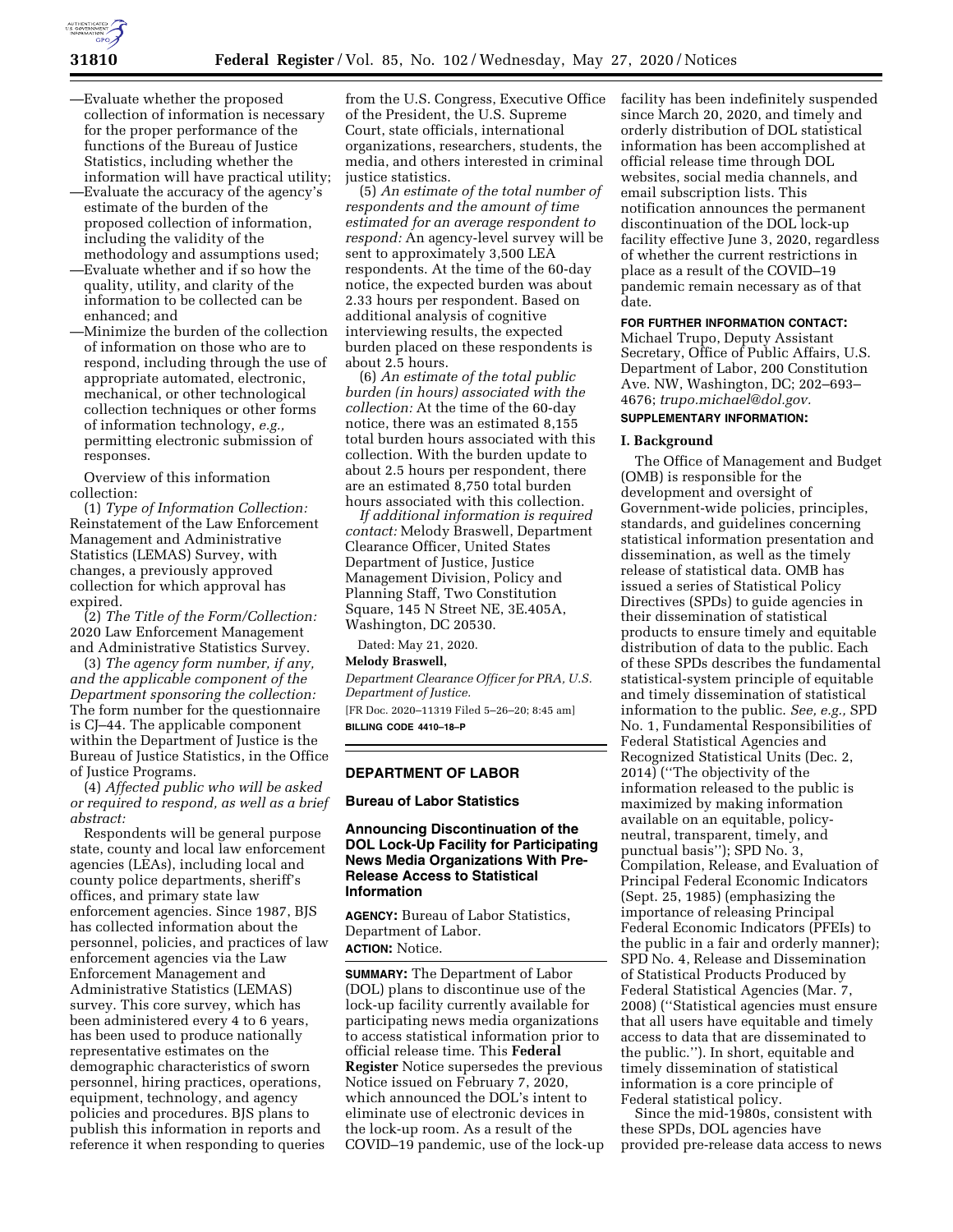organizations, as a courtesy, under strict embargoes (known as ''lock-ups'') for PFEIs. PFEIs are a set of designated economic data series (*e.g.,* the Employment Situation or Consumer Price Index) that have significant commercial value and may affect the movement of commodity and financial markets upon release. DOL, in its discretion, has employed lock-ups for the release of limited non-PFEI data (*i.e.,*  Unemployment Insurance Weekly Claims). Although not required to do so, DOL in 1988 constructed a special lockup facility to provide pre-release access to news media organizations. DOL took steps to enhance the security of the lock-up facility, including in 1992 and again in 2011–2012. These lock-ups have provided participating media organizations a period of time (typically 30 minutes) to review data prior to the official release time. At the official release time, DOL has opened the communication lines within the facility, allowing the press to transmit their articles or tables of data to the public.

For many years, dissemination through the lock-up process served as one of several effective methods to assist the government in getting information to the public. But today, with increased communication and technology capabilities utilized by the government, the media, and the general public, this particular method is no longer necessary and discontinuation of the lock-up best ensures the equitable and timely dissemination of statistical information consistent with OMB's guidance. Continuing security, resource, and equity concerns also outweigh any benefits of the current process.

DOL's Inspector General has noted concerns with the current press lock-up process, including in reports dated January 2, 2014 (17–14–001–03–315) and March 25, 2016 (17–16–001–01– 001) and in every subsequent Semi-Annual OIG Report to Congress. Specifically, DOL Inspector General Report 17–14–001–03–315 states that the lock-up ''unintentionally creates an unfair competitive advantage for certain news organizations and their clients'':

Pre-release access of DOL-generated economic data is intended to serve the general public by ensuring that news reports about the data are accurate. To that end, the media are given access to the data in advance of the public release to facilitate their ability to analyze and ask questions about the data as they prepare their news stories. However, the intended purpose of ensuring accurate news reports must be weighed against the inequitable trading advantage that a lock-up can potentially create. Several news organizations that participate in the DOL press lock-up are able to profit from their presence in the lock-up by selling, to traders,

high speed data feeds of economic data formatted for computerized algorithmic trading. Because these news organizations have pre-release access, they are able to preload the data . . . allowing their clients to get this information faster than the general public, which has to wait to download the data after it gets posted to the Department of Labor websites.

The aforementioned report further recommends that BLS and ETA ". implement a strategy designed to eliminate any competitive advantage that news organizations present in the lock-up and/or their clients may have; or, absent a viable solution, consider discontinuing the use of the press lockup that provides news organizations pre-release access.'' Some media lockup attendees continue to post online advertisements claiming that their clients are advantaged by their lock-up attendance.1

To protect the integrity of our data releases and to ensure dissemination of key economic data in an equitable, timely, secure, and cost-effective manner, as of June 3, 2020, DOL will permanently discontinue use of the lock-up facility, regardless of whether the restrictions that are currently in place as a result of the COVID–19 pandemic remain necessary as of that date. Discontinuing use of the lock-up facility eliminates the risk of premature disclosure of the data by the press or as a result of the lock-up embargo process, and eliminates the risk of providing an unfair competitive advantage to lock-up participants and their clients compared to the rest of the public due to the preparation time provided by the media's early access to the data. BLS and ETA will continue to make their data available to the general public immediately upon their 8:30AM Eastern Time release through the Web and other sources.

# **II. Action**

As a result of the COVID–19 pandemic, the DOL lock-up facility is currently closed, and will remain closed at least through June 3, 2020. In an effort to protect the integrity of our data and

ensure fairness in the dissemination of statistical information, DOL plans to permanently discontinue use of the DOL lock-up facility starting on June 3, 2020. After that date, regardless of any restrictions that may remain in place as a result of the COVID–19 pandemic, DOL will no longer provide credentialed press early access to the economic data under embargo conditions in a lock-up. Instead, data will be released to the general public all at once, through online publication. The purpose of this action is to ''ensure that all users have equitable and timely access to data that are disseminated to the public,'' as noted in OMB SPD No. 4.

The previously proposed policy change to suspend the use of electronic devices in the lock-up room (see 85 FR 7333), was designed to retain the media's ability to publish accurate and informed stories shortly after the embargo was lifted. During the suspension of the media lock-up room for the ongoing COVID–19 pandemic, however, the media demonstrated their ability to produce informed and accurate articles within minutes of the electronic release to the BLS website despite not having early access to the data at all.

Furthermore, DOL invests significant personnel and financial resources to administer and staff the lock-up facility, ensure that data products are created and transported to the lock-up facility, and secure the lock-up facility. Discontinuing lock-ups, as opposed to merely eliminating use of electronic devices, will enable DOL to cease these expenditures while also eliminating entirely any possibility of a breach from the lock-up room. As explained in more detail below, the recent COVID–19 experience demonstrates that DOL can eliminate the overhead and risk of lockup rooms altogether without degrading the quality or timeliness of media coverage.

At the appropriate scheduled times, BLS and ETA will provide access to official news releases on the agency websites. In addition, the agencies will issue releases through social media and to email subscribers. Agencies will continue to respond to questions about the data from the public, including the media, following the releases.

### **III. Necessity of Action**

When DOL first used embargoed data releases in the mid-1980s, media dissemination was an equitable and timely method to get data to the public. Today, technology and the internet permit the public and interested data users to obtain releases for themselves. However, unlike media organizations in

<sup>1</sup>For example, as recently as May 12, 2020, the Associated Press advertised on their event-driven data page that users can ''[g]et the lowest-latency delivery of economic release from Washington DC lock-ups'' and that their ''low-latency delivery of economic releases, coupled with [their] machinereadable format of [their] entire text news output, gives firms the data they need to make informed, split-second decisions.'' *See* Associated Press, Microseconds Matter, *[https://www.ap.org/discover/](https://www.ap.org/discover/event-driven-data)  [event-driven-data](https://www.ap.org/discover/event-driven-data)* (last visited May 12, 2020). *See also* Dow Jones, Calendar Live, *[https://](https://professional.dowjones.com/newswires/calendar-live/) [professional.dowjones.com/newswires/calendar](https://professional.dowjones.com/newswires/calendar-live/)[live/](https://professional.dowjones.com/newswires/calendar-live/)* (last visited May 12, 2020) (advertising that they can provide ''[s]ub-second updates on actual data from government lockups, banks, industry, and trade groups'').